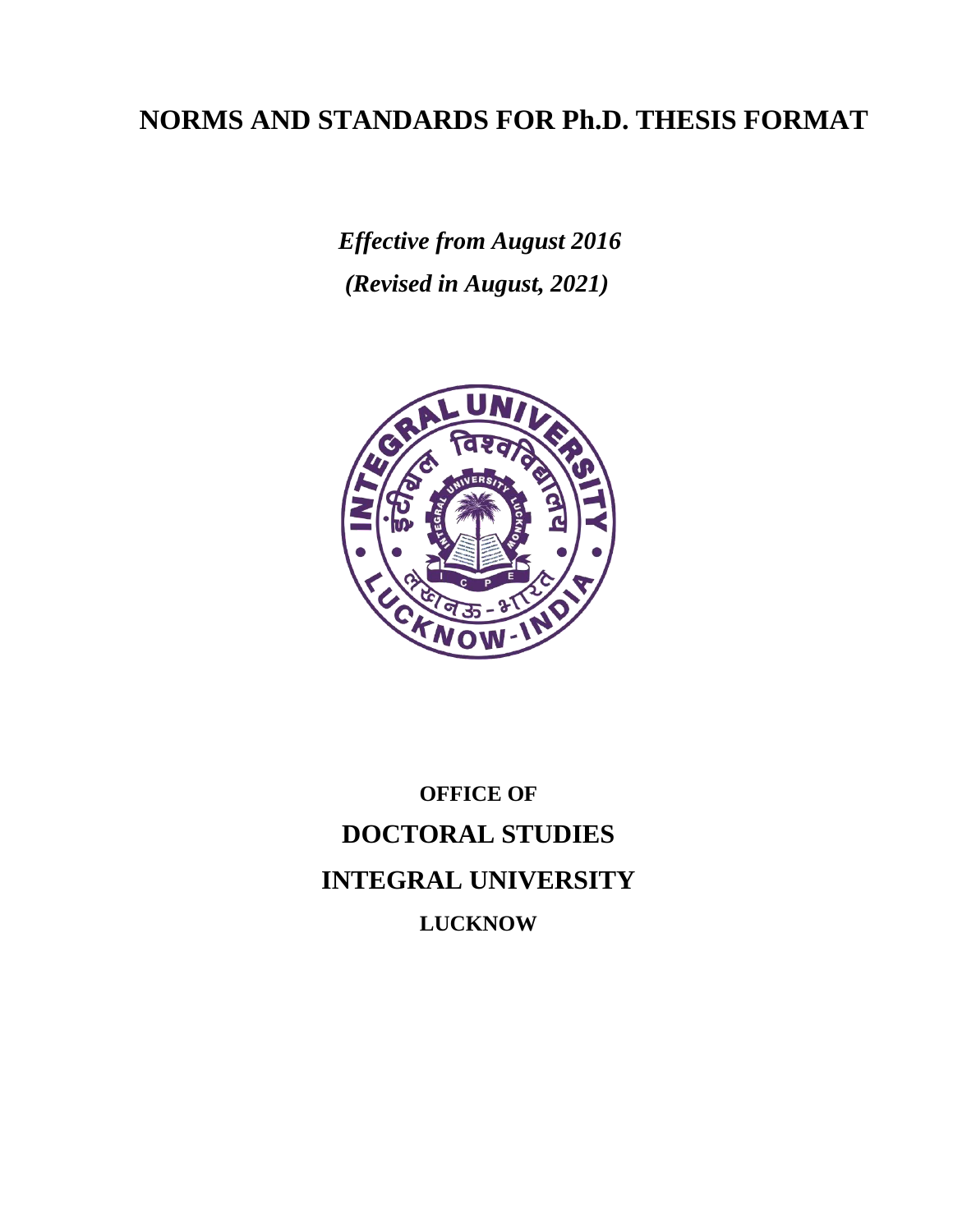## **PREPARATION OF Ph.D. THESIS (Prescribed Format & Specifications)**

#### **1.GENERAL:**

This manual is intended to provide broad guidelines to the Ph.D. scholars in preparation of their theses. In general, the thesis shall report, an account of original research work of the research scholar in an organized and scholarly fashion, leading to the discovery of new facts or techniques or correlation of facts already known (analytical, experimental, hardware oriented, etc.) and demonstrating a quality as to make definite contribution to the advancement of knowledge. Further, it shall emphasize the research scholar's ability to undertake sustained research and present the findings in an appropriate manner with actual accomplishments of the work.

#### **2. ARRANGEMENT OF THE CONTENTS OF THESIS:**

The headings of all items listed below should be typed in capital letters and centered 50 mm below the top of the page. The text should commence 4 lines below the main headings. All page numbers (whether Roman numerals or Arabic numerals) should be typed on the lower right hand corner 20 mm from the bottom with the last digit in line with the right hand margin. The page numbering for all the items from (iii) to (xi) listed below should be done using lower case Roman numerals (starting from ii, iii, iv… ) and the pages thereafter should be numbered using Arabic numerals (1, 2, 3……..) from chapter 1 till the end of the appendices.

The sequence in which the thesis material should be arranged and bound is as follows:

- (i) Cover Page
- (ii) Title Page
- (iii) Certificate/s(Supervisor and/or Co- Supervisor)
- (iv) Declaration
- (v) Copyright Transfer Certificate
- (vi) Acknowledgement
- (vii) Table of Contents with page Numbers
- (viii) List of Tables
- (ix) List of Figures
- (x) List of Symbols, Abbreviations, Nomenclature etc.
- (xi) Abstract
- (xii) Chapters 1, 2, 3. ......................and so on
- (xiii) Bibliography
- (xiv) Appendices I, II, II................ and so on.
- (xv) List of Publications of Candidate's work
- (xvi) Recommendation
- (xvii) Plagiarism Report
- (xviii) Certificates for Plagiarism from Supervisor and Scholar (If Applicable)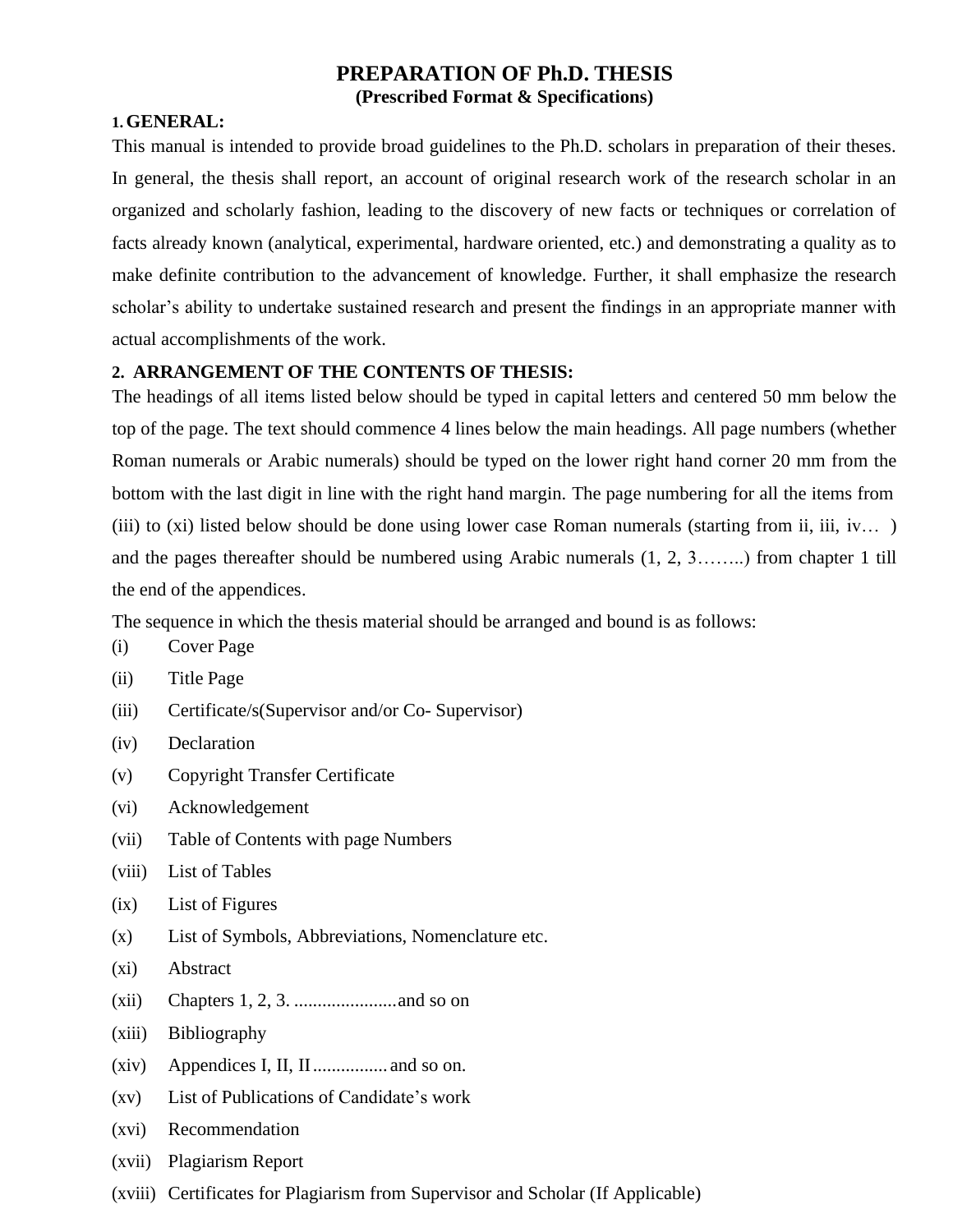**3. SIZE OF THESIS:** The size of thesis should not normally exceed 300 pages starting from the first page of Chapter 1 to the last page of the Appendix.

**4. COLOR OF THESIS:** The thesis cover page shall be Dark Grey with golden text. Thesis title (vertical direction) and year (horizontal direction) of passing PhD must be printed in golden text on the spine of the thesis.

**5. PAGE DIMENSIONS AND DIMENSIONAL MARGINS:** The thesis should be typed on Standard A4 size (297 mm X 210 mm) sheets.

| Top edge    | 30 to 35 mm |
|-------------|-------------|
| Bottom edge | 25 to 30 mm |
| Left side   | 35 to 40 mm |
| Right side  | 20 to 25 mm |

The thesis should be prepared on good quality white paper preferably no less than 75 gsm. Tables and figures should be prepared on same type of paper and should also conform to the margin specifications. Large size figures should be photographically or otherwise reduced to the appropriate size before insertion.

**6. FONT TYPE AND SIZE:** The font style should be Times New Roman, font size 12 and line spacing of 2.0 should be used for typing the general text in the thesis. The same font should be used uniformly throughout the thesis, unless otherwise mentioned. A sub-heading at the bottom of a page must have at least two full lines below it or else it should be carried over to the next page. The last word of any page should not be split using a hyphen.

Single spacing should be used for typing long tables, long quotations, footnotes multilane captions for tables or figures and references. All quotations exceeding one line should be typed in indented space; the indentation should be 15 mm from the margin.

**7. COVER PAGE (TITLE PAGE)**– A specimen copy of the Cover Page (Title Page)for the thesis is given in *Annexure-I.* No other logo shall appear on the cover or title page

**8. CERTIFICATES** – The certificate(s) by the Supervisor(s) shall be included in double line spacing using font type Times New Roman and font size 12, as per the format shown in *Annexure-IIa.* If cosupervisor is also involved complete the *Annexure-IIb*, These must be typed on the respective official letter head.

The certificate shall carry the Supervisor's signature and shall be followed by the Supervisor's name, academic designation, (do not include any responsibilities of administrative nature here), department and full address of the institution where the Supervisor guided the research scholar. Declaration certificate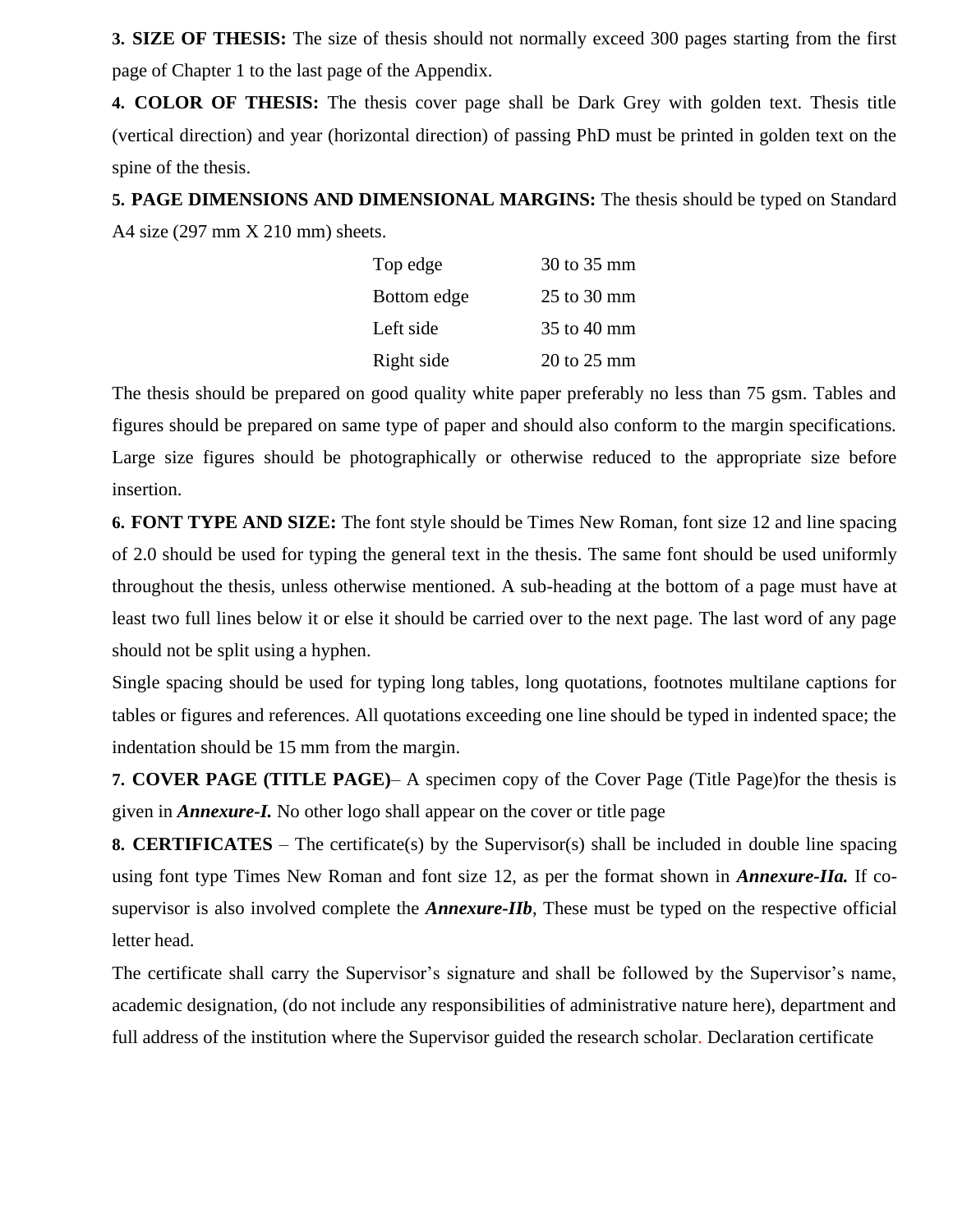by students shall be as per the specimen shown in *Annexure-III.* Copyright Transfer Certificate shall be attached as per the *Annexure-IV.*

**9.ABSTRACT –** Abstract should be an essay type of narration, not exceeding four pages, outlining the research problem, the methodology used for tackling the problem and a summary of the major findings, typed in double line spacing using font type Times New Roman and font size 12.

**10. ACKNOWLEDGEMENT** – The acknowledgement shall be brief and should not exceed two pages when typed in double spacing using font type Times New Roman and font size 11. The scholar's signature shall be made at the end above his/her name typed in capitals.

*11.* **TABLE OF CONTENTS**– Font size 12 and line Spacing of 1.5 should be adopted while typing the Table of Contents. The specimen copy of the Table of Contents for thesis is given in *Annexure-V.*

**12. LIST OF TABLES AND FIGURES**- These will be two separate lists on different pages. List of tables will be first followed by list of figures. The lists should include exactly the same titles and legends as they appear in the respective tables and figures used within the text in the thesis. Page numbers on which they appear should be mentioned in the list. Spacing of 1.5 and font size 12 should be adopted while typing the matter under these heads.

**13. LIST OF SYMBOLS, ABBREVIATIONS, NOMENCLATURE ETC. -** Spacing of 1.5 should be adopted while preparing this list. Standard symbols, abbreviations and nomenclature etc. should be used. Abbreviations in the text should be mentioned on their first appearance and properly explained.

**14. CHAPTERS –**Apart from the introductory chapter, the main body of the thesis may have any number of relevant chapters properly numbered. Unnecessary chapters should not be included just to increase the number of pages in the thesis. As far as possible, the desired number of pages as mentioned earlier should be adhered to. To put the point across; crisp headings, division headings and sub-headings should be used. The main text should be divided into several chapters based on the aims and objectives. Each chapter should be given appropriate title and sub –titles wherever necessary like; short introduction related to the chapters, material and method, results, discussion and conclusion. The tables and figures in a chapter should be included using single space and placed in the same page as the concerned material, directly underneath the matter to which they refer or describe. Chapter 1 (Introduction and Review of literature including hypothesis, aims, objectives and significance); Chapter 2, 3, 4….. (Introduction, material and methods, results, discussion and conclusion) shall be the standard format for each chapter. The word CHAPTER (font size 14 bold) should be centered 50 mm down from the top of the page. Two spaces below, the title should be typed centrally in capital letters. The text should commence on next page. The division and sub-division captions along with their numberings should be tabbed and formatted as specified above. The typed material should commence 2 spaces below the division or sub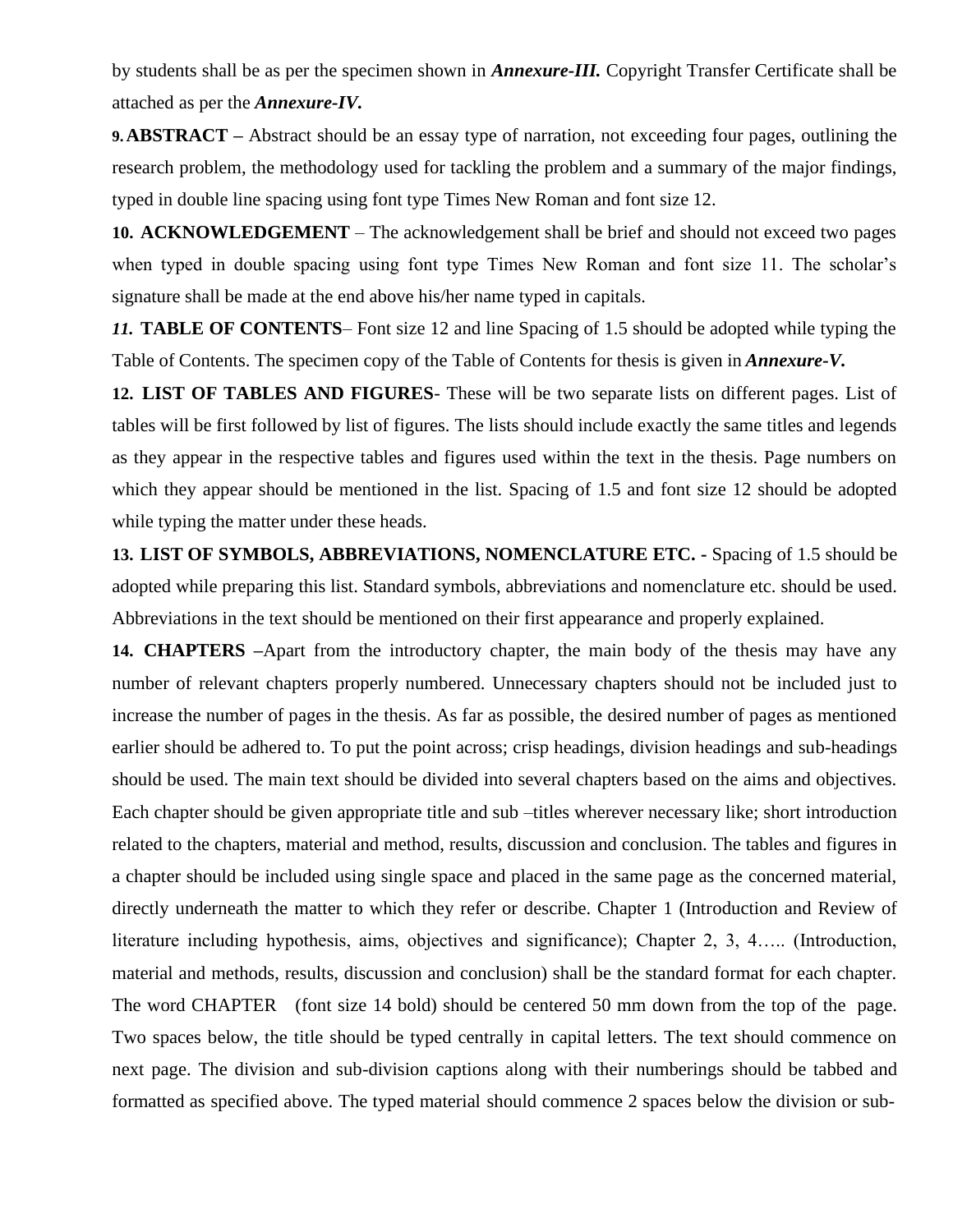division headings. Within a division or sub-division paragraphs are permitted. The paragraphs should commence 3 spaces below the last line of the preceding paragraph and should be suitably indented from the left hand margin. Alignment of the text/paragraphs should be 'justified' throughout the thesis. The numbering of chapters should be done using Arabic numerals only and further decimal notations should be used for numbering the divisions and sub-divisions within a chapter. (Specimen copy is attached as *Annexure-Va).*

**15. TABLES & FIGURES –** The word table in this context means the tabulated numerical data included in the thesis as well as appendices and all diagrammatical material such as charts, pictures, graphs, maps, photographs and diagrams may be designated as figures.

Tables and figures appearing anywhere in the thesis should bear captions and appropriate numbers in font size 12 and bold. If four figures happen to be in chapter 3, then the numbering will be as Figure 3.1, Figure 3.2 and so on. The numbering on the table will also follow the same pattern as Table 1.6, Table 4.2 etc. within chapters 1 and 4, respectively. They would be written as Table (AII.1), Table (AIII.4) if tables appear in Appendix –II & III of the thesis. Same rule will apply for figures in Appendices.

• A table or figure including the caption should be accommodated within the prescribed margin limits and appear on the page or after the page (if the table or figure cannot be adjusted on the same page) where their first reference is made.

• Footnotes should be used sparingly. They should be typed using single spacing and placed in the very same page which refers to the material they explain.

• Tables and figures on half a page or less in length may appear along with the text. However, they should be separated from the text both above and below by triple spacing. Two or more small tables or figures may also be grouped on a single page.

• All tables and figures should be prepared on the same paper used for the preparation of the rest of the thesis.

• Captions should be placed above the tables and below in/case of figures. No figure or table should be included in the thesis without a proper caption legend. Captions should be self-explanatory to the extent possible.

• Samples of fabric, leather, etc. if absolutely necessary, may be fixed/ pasted properly on a page and should be treated as figures.

**Important: -** Copyright permission shall be enclosed for the tables/figures reproduced from the published articles, reviews and books.

**16. EQUATIONS –** Any equations appearing in the chapters or appendix should also be numbered serially. For example, an equation appearing in chapter-6 and it happens to be the eighth equation in that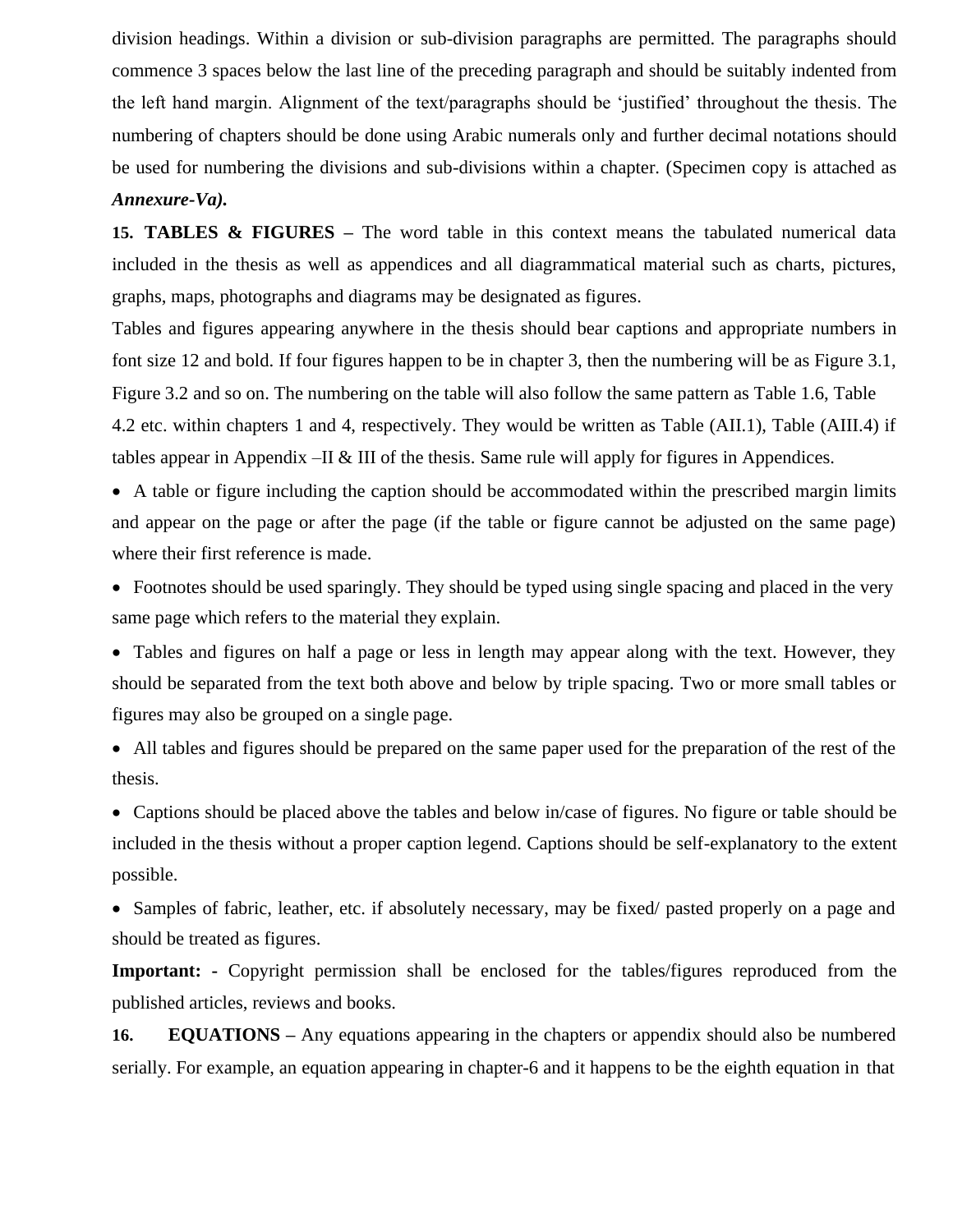chapter; it should be numbered as Eq.  $(6.8)$ . Similarly, while referring to 3<sup>rd</sup> equation in Appendix –II it would be typed Eq. (AII.3).

**17. REFERENCE CITATIONS IN TEXT**– APA utilizes a system of brief referencing in the text of a paper, whether one is paraphrasing or providing a direct quotation from another author's work. Citations in the text usually consist of the name of the author(s) and the year of publication.

#### • **Indirect Quotation with Parenthetical Citation**

Libraries historically value intellectual freedom and patron confidentiality (LaRue, 2007).

#### • **Indirect Quotation with Author as Part of the Narrative**

LaRue (2007) identified intellectual freedom and patron confidentiality as two key values held historically by libraries.

#### • **Direct Quotation with Parenthetical Citation**

Darwin used the metaphor of the tree of life "to express the other form of interconnectedness– genealogical rather than ecological" (Gould & Brown, 1991, p. 14).

#### • **Direct Quotation with Author as Part of the Narrative**

Gould and Brown (1991) explained that Darwin used the metaphor of the tree of life "to express the other form of interconnectedness–genealogical rather than ecological" (p. 14). Some examples of citations in the Text

- Brown (1991) described...
- Brown and Martin (1994) described.....
- Brown et. al. (1994) described....

**18. BIBLIOGRAPHY –** A bibliography provides an alphabetical list of sources that may have been used in order to complete your research work. Bibliography should be in alphabetical order, typed in double line spacing using font type Times New Roman and font size 12. All the books, Journals, magazines, websites, etc. referred to, during the course of research work, should be mentioned here.

#### **Books:**

Author, A. A. (Year of Publication). *Title of work*. Publisher City, State: Publisher.

Example:

Finney, J. (1970). *Time and again*. New York, NY: Simon and Schuster.

#### **Books found in a Database/e-book**

Author, A.A. (Year of Publication). *Title of work*. Retrieved f[rom http://xxxx o](http://xxxx/)r doi:xxxx Example:

Sayre, Rebecca K., Devercelli, A.E., Neuman, M.J., &Wodon, Q. (2015). *Investment in early childhood development: Review of the world bank's recent experience*. Doi: 10.1596/978-1-4648-0403-8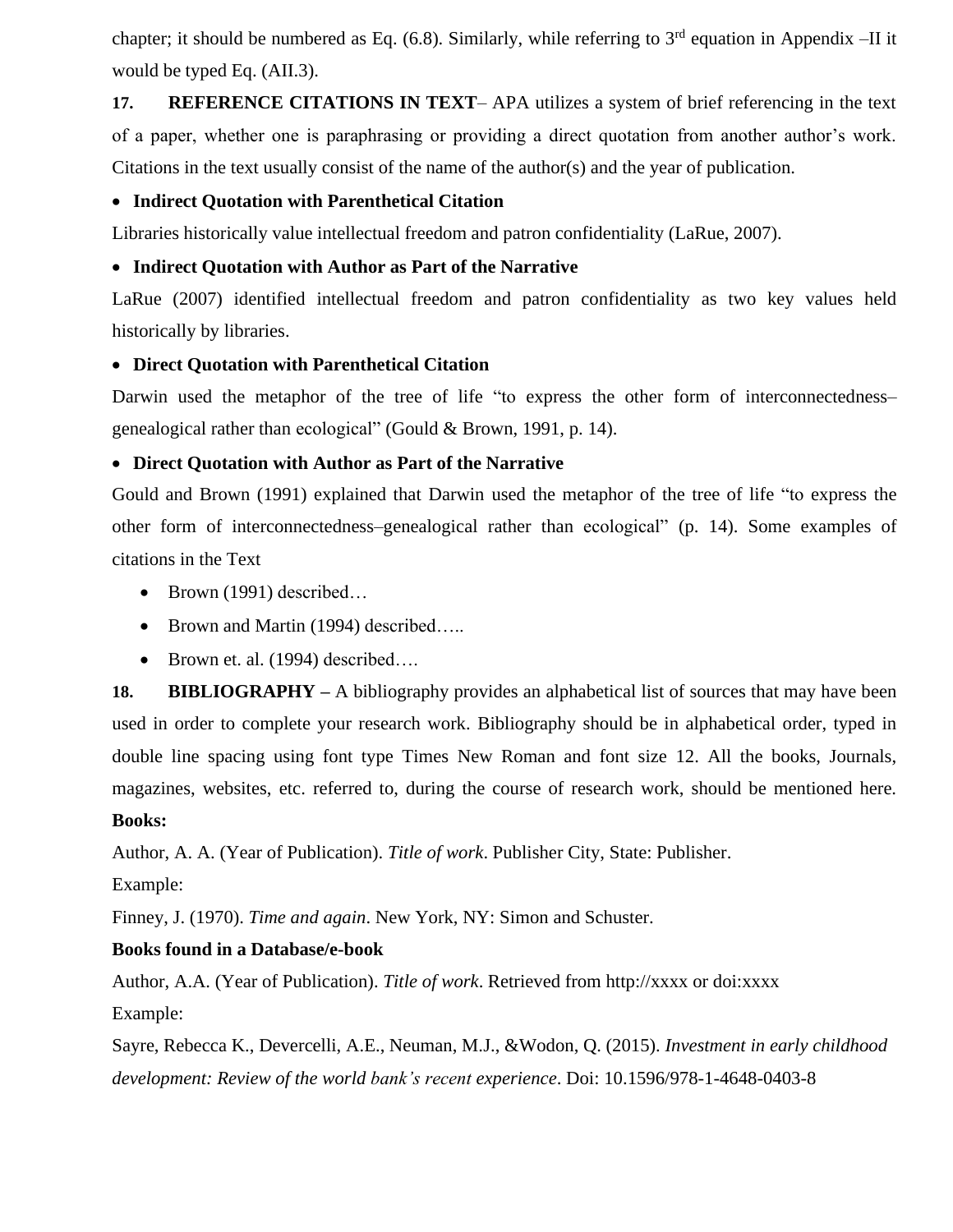#### **Book Chapter:**

Author, A.A. (Publication of Year). Name of the Titles. Chapter Name (pp. x-y). Place: Publisher. Example:

Clason, G. S. (2008). The tale of seven remedies for a lean purse. *The richest man in Babylon* (pp. 23- 25)*.* Charleston, SC:BN Publishing.

In case of more than 2 author's, it should be cited in the text as Could et al, (1991)

## **Print Journals:**

Author, A.A. (Publication Year). Article title. *Periodical Title*, *Volume*(Issue), pp.-pp.

Example:

Nevin, A. (1990). The changing of teacher education special education. *Teacher Education and Special Education: The Journal of the Teacher Education Division of the Council for Exceptional Children*, *13*(3-4), 147-148.

## **Online Journals:**

Author, A.A. (Publication Year). Article title. *Periodical Title*, *Volume*(Issue), pp.-pp. doi:XX.XXXXX or Retrieved from journal URL

Example:

Jameson, J. (2013). E-Leadership in higher education: The fifth "age" of educational technology research. *British Journal of Educational Technology*, *44*(6), 889-915. Doi: 10.1111/bjet.12103

## **Print Magazine:**

Author, A.A.(Year, month of Publication). Article title. *Magazine Title*,*Volume*(Issue), pp.-pp. Example:

Tumulty, K. (2006, April). Should they stay or should they go? *Time*, *167*(15), 3-40.

## **Online Magazine:**

Author, A.A.(Year, Month of Publication). Article title. *Magazine Title*,*Volume*(Issue), Retrieved from URL with date of access.

Example:

Tumulty, K. (2006, April). Should they stay or should they go? *Time*, *167*(15) Retrieved from [http://content.time.com/time/magazine/article/0,9171,1179361,00.html](http://content.time.com/time/magazine/article/0%2C9171%2C1179361%2C00.html)

## **Print Newspaper:**

Author, A.A. (Year, Month Date of Publication). Article title. *Magazine Title*, pp. xx-xx. Example:

Rosenberg, G. (1997, March 31). Electronic discovery proves an effective legal weapon. *The New York Times*, p. D5.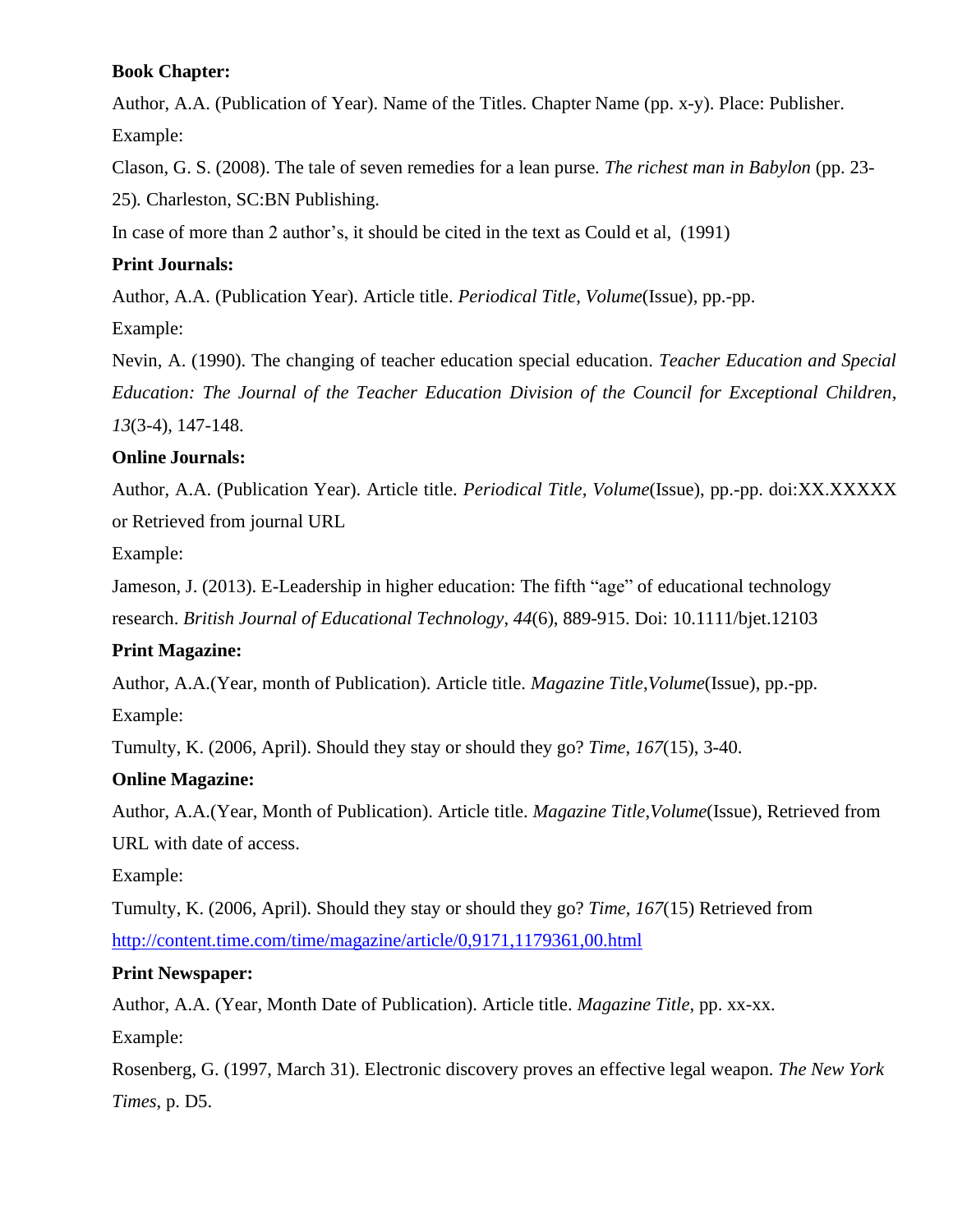#### **Online Newspaper:**

Author, A.A. (Year, Month Date of Publication). Article title. *Newspaper Title*,Retrieved from newspaper homepage URL with date of access.

Example

Rosenberg, G. (1997, March 31). Electronic discovery proves an effective legal weapon.*The New York*

*Times*, Retrieved from [http://www.nytimes.com](http://www.nytimes.com/)

#### **Interview:**

Author, A.A. (Year, Month Date). Interview type.

Example:

Marino, B. (2014, October 18). Personal Interview.

#### **Online Lecture Notes or Presentation Slides**

Author, A.A. (Publication Year). Name or title of lecture [file format]. Retrieved from URL with date of access.Example:

Saito, T. (2012). Technology and me: A personal timeline of educational technology [PowerPoint slides]. Retrieved from<http://www.slideshare.net/Bclari25/educational-technology-ppt>

Note: - The Thesis from English and Mathematics Department can follow MLA and Latex respectively. However, the **Structure and Organization of the Thesis shall be as per the University Guidelines.**

**19. APPENDICES –** Appendices are provided to give supplementary information, which if included in the main text may serve as a distraction to the central theme under discussion. An appendix in a thesis should contain important information that serves as additional explanation about the topic of research. Appendices should be marked with Roman capital numerals **(***Appendix-I, Appendix-II, Appendix-III…..)* placed on the upper right hand corner of the page, bold, underlined and italicized. Separate appendices should be used for different type of data. The numbering on pages of appendices should be in continuation with the main chapters of the thesis using Arabic numerals. Appendices may include:

- Questionnaires, if any. The results should be presented in the body of the thesis.
- Descriptions of any tools and equipments used to obtain necessary results.

• Raw data collected during the course of research may also appears in appendices, while analyzed and summarized data is presented in the main body of the thesis.

• The list of publications made by the research scholar during the period of research should be brought in the Appendix titled **List of Publications** and the same shall be mentioned in the Table of Contents as a separate heading. List should consist of Manuscript Communication Number (MCN) against each publication.

• **Recommendation**: The recommendation should contain title page and chapter which contains Recommendations/Conclusion/Summary/Future Finding. In soft copy, Recommendation file should be named as "80 Recommendation" and should be in pdf format without any images.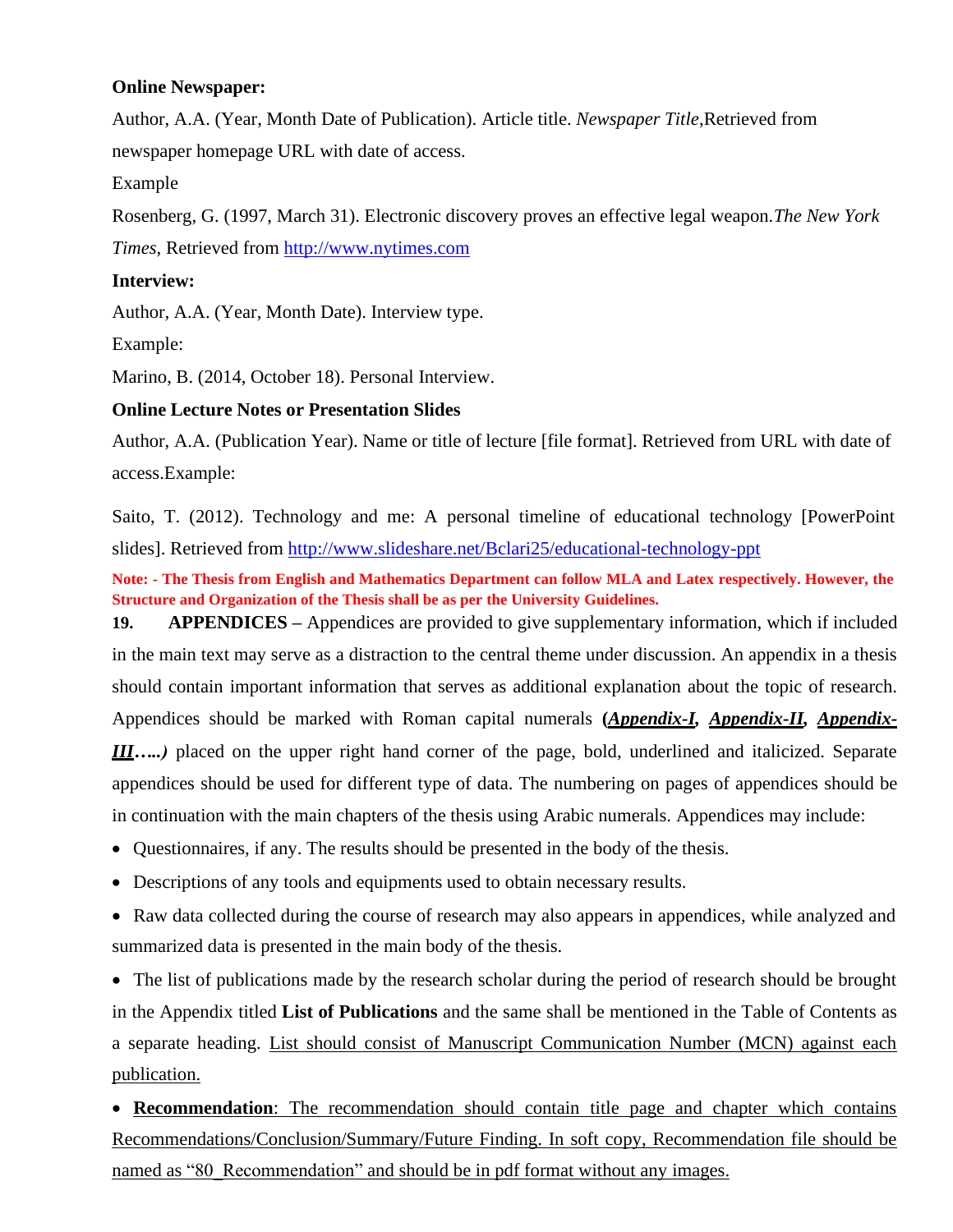**20. SUBMISSION OF THESIS:** One spiral bound copy of thesis on the prescribed format along with one copy of summary and one soft copy on CD are to be submitted to the R&D Office for initial evaluation as per *Annexure-VI. Subsequent to the comments from the Office of the Dean, R&D,* the revised thesis shall be submitted in 4 copies of hard bound thesis, 4 copies of hard bound summary printed on both sides of paper and two soft copies on CD in R&D Office. The CD must contain all parts/sections and chapters of the thesis in separate pdf file. A single pdf file of the thesis shall also be included in the CD.

**21. FINAL SUBMISSION OF THESIS:** After the viva-voce exam is successfully over, the comments received during viva from the examiner(s) have to be incorporated in the thesis appropriately prior to printing for final submission. The candidate shall submit three hard bound copies, two CDs incorporating all the suggestions at Pre-Ph.D. and open viva voce stage. Out of three hard bound theses, one copy and a CD is to be submitted to Central Library by the candidate.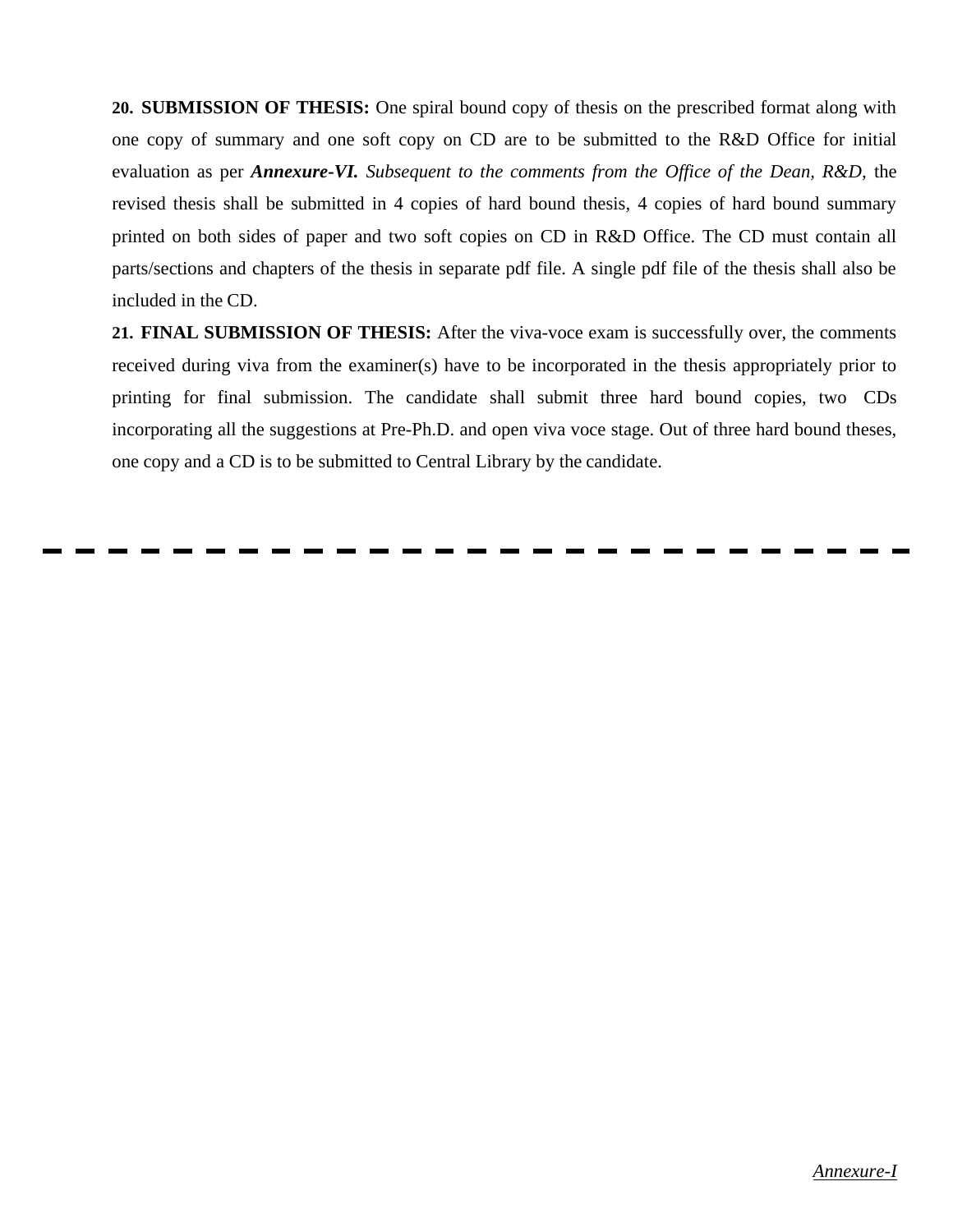(A typical Specimen of Cover Page Text black, Logo Colored 1.5 Inches' H/1.54 Inches' W, New Times Roman)

<Font 14><Bold><Capital><Center-aligned>

#### **TITLE**

<Font Size 12><2.0 line spacing> A Thesis

<Font Size 12><2.0 line spacing> Submitted

<Font Size 12><2.0 line spacing> In Partial Fulfillment of the Requirements

for the Degree of

<Font Size 14><1.5 line spacing> **DOCTOR OF PHILOSOPHY**

<Font Size 12><1.5 line spacing>

In

<Font Size 12><1.5 line spacing> Subject

<Font Size 12><1.5 line spacing> by

<Font Size 12><2.0 line spacing><Bold>

#### **Name**

 $Q2.0$  line spacing



<Font Size 12>

Department of

<Font Size 12><1.5 line spacing> Faculty of \_\_

<Font Size 12><2.0 line spacing><Bold><Capital> **INTEGRAL UNIVERSITY, LUCKNOW, INDIA**

> <Font Size 12><2.0 line spacing> Month,Year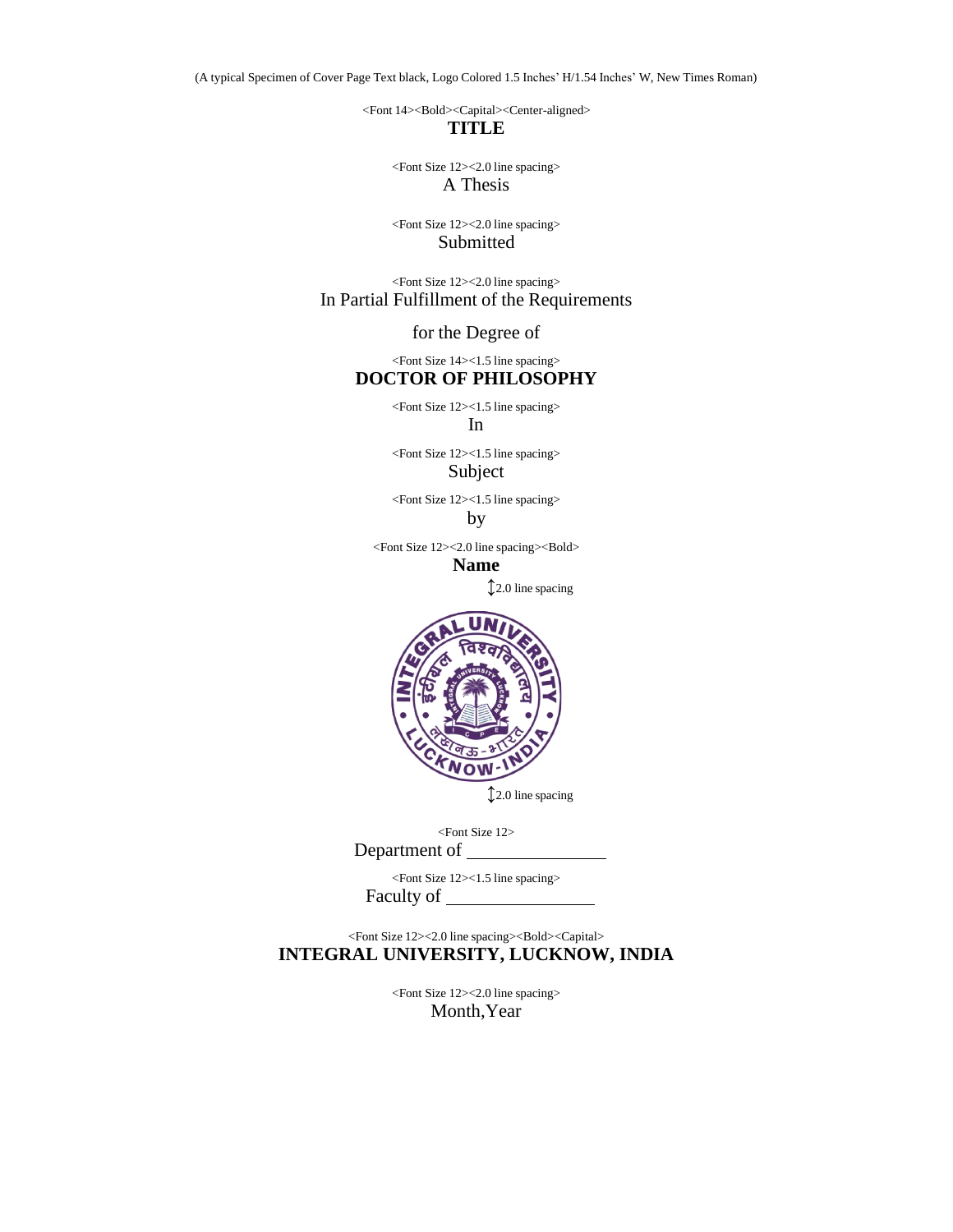(A typical Specimen of Declaration) <Font Style Time New Roman, Font Size 12> *[On the Letter Head of the Department (Supervisor)]*

#### **CERTIFICATE**

This is to certify that **Mr. /Mrs.** (Enroll. No. ) has carried out the research work presented in the thesis titled **"……………………………."** submitted for partial fulfillment for the award of the **Degree of Doctor of Philosophy in …………………………………** from **Integral University, Lucknow** under my supervision.

It is also certified that:

- (i) This thesis embodies the original work of the candidate and has not been earlier submitted elsewhere for the award of any degree/diploma/certificate.
- (ii) The candidate has worked under my supervision for the prescribed period.
- (iii) The thesis fulfills the requirements of the norms and standards prescribed by the University Grants Commission and Integral University, Lucknow, India.
- (iv) No published work (figure, data, table etc) has been reproduced in the thesis without express permission of the copyright owner(s).

Therefore, I deem this work fit and recommend for submission for the award of the aforesaid degree.

|                  | Signature of Supervisor |
|------------------|-------------------------|
| <b>Full Name</b> |                         |

| Designation: |  |
|--------------|--|
|              |  |

| Address: |  |
|----------|--|
|          |  |

Date:

Place: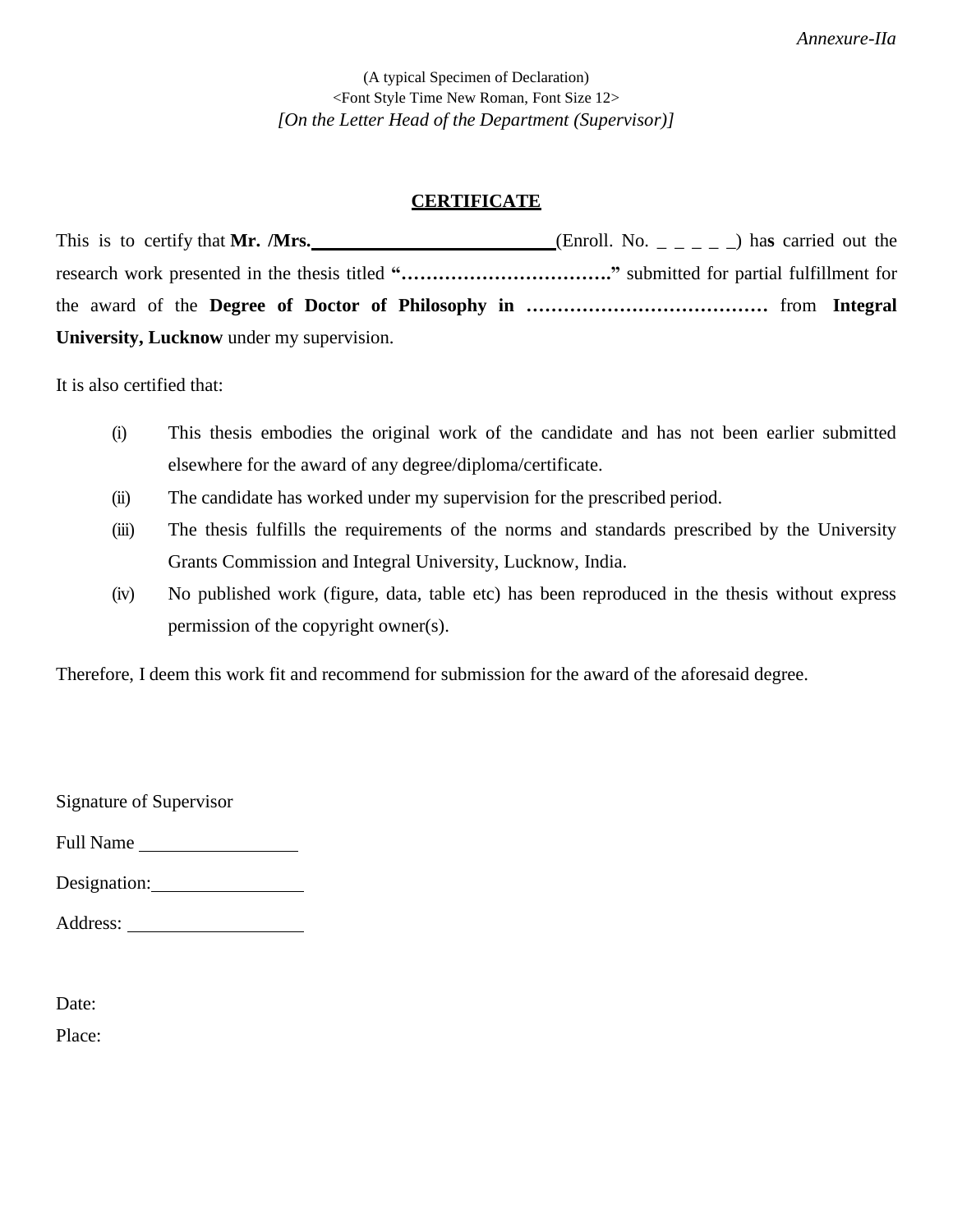(A typical Specimen of Declaration) <Font Style Time New Roman, Font Size 12> *[On the Letter Head of his/her affiliated Institution (Co-Supervisor)]*

#### **CERTIFICATE**

This is to certify that **Mr. /Mrs.** (Enroll. No.  $\angle$   $\angle$   $\angle$   $\angle$   $\angle$  ) has carried out the research work presented in the thesis titled **"……………………………."** submitted for partial fulfillment for the award of the **Degree of Doctor of Philosophy in …………………………………** from **Integral University, Lucknow.**

The work has been carried out under my co-supervision.

It is also certified that:

- (i) This thesis embodies the original work of the candidate and has not been earlier submitted elsewhere for the award of any degree/diploma/certificate.
- (ii) The candidate has worked under my supervision for the prescribed period.
- (iii) The thesis fulfills the requirements of the norms and standards prescribed by the University Grants Commission and Integral University, Lucknow, India.
- (iv) No published work (figure, data, table etc) has been reproduced in the thesis without express permission of the copyright owner(s).

Therefore, I deem this work fit and recommend for submission for the award of the aforesaid degree.

Signature of Co-Supervisor Full Name Designation: Address Date : Place :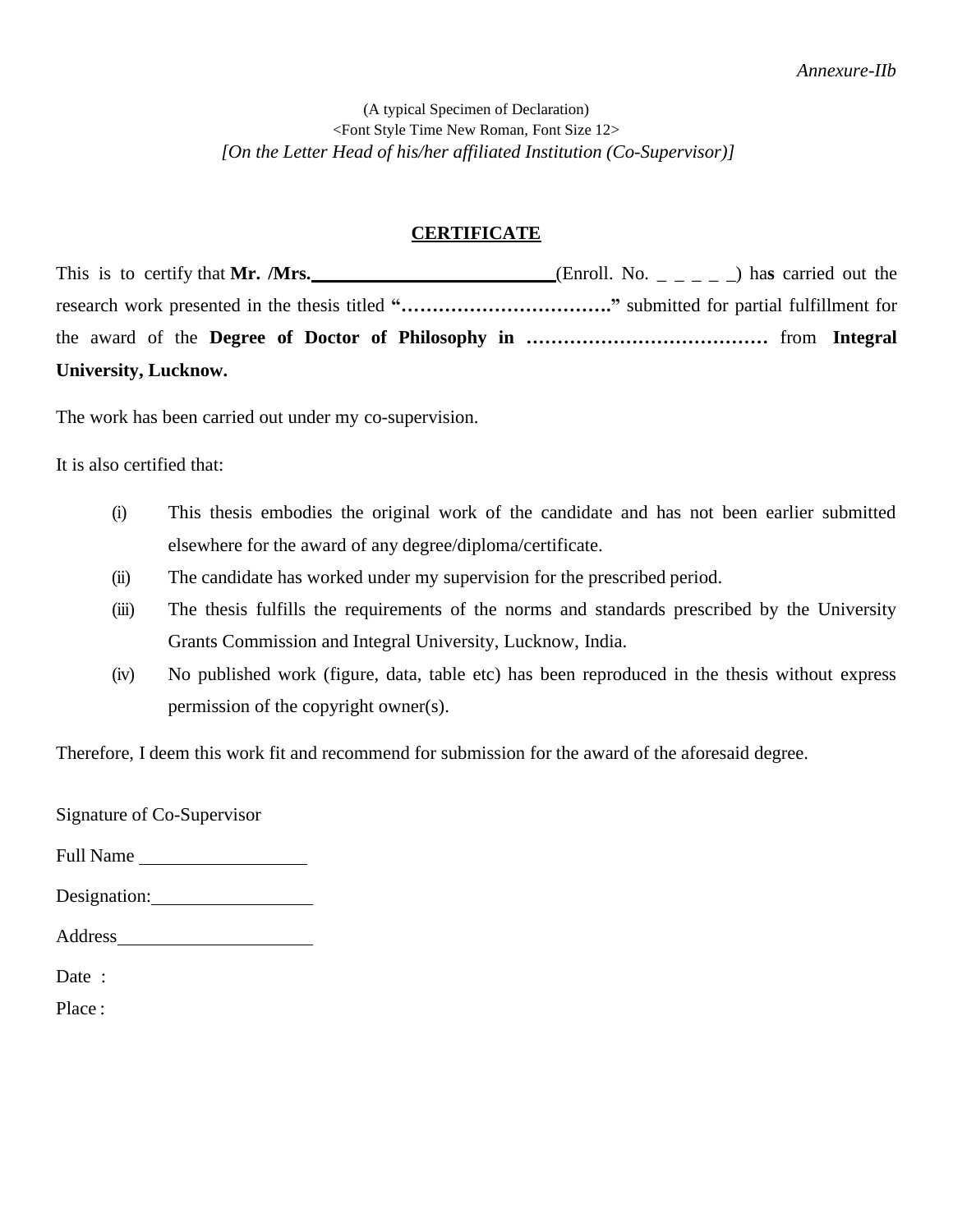(A typical Specimen of Declaration) <Font Style Time New Roman, Font Size 12>

## **DECLARATION**

I hereby declare that the thesis titled "

" is an authentic record of the research work carried out by me under the supervision of Dr. Department of **Constant Constant Constant Constant Constant Constant Constant Constant Constant Constant Constant Constant Constant Constant Constant Constant Constant Constant Constant Constant Constant Constant Constant** Lucknow. No part of this thesis has been presented elsewhere for any other degree or diploma earlier.

I declare that I have faithfully acknowledged and referred to the works of other researchers wherever their published works have been cited in the thesis. I further certify that I have not willfully taken other's work, para, text, data, results, tables, figures etc. reported in the journals, books, magazines, reports, dissertations, theses, etc., or available at web-sites without their permission, and have not included those in this Ph.D. thesis citing as my own work.

Date:

| Signature |  |  |
|-----------|--|--|
|           |  |  |

Enroll. No.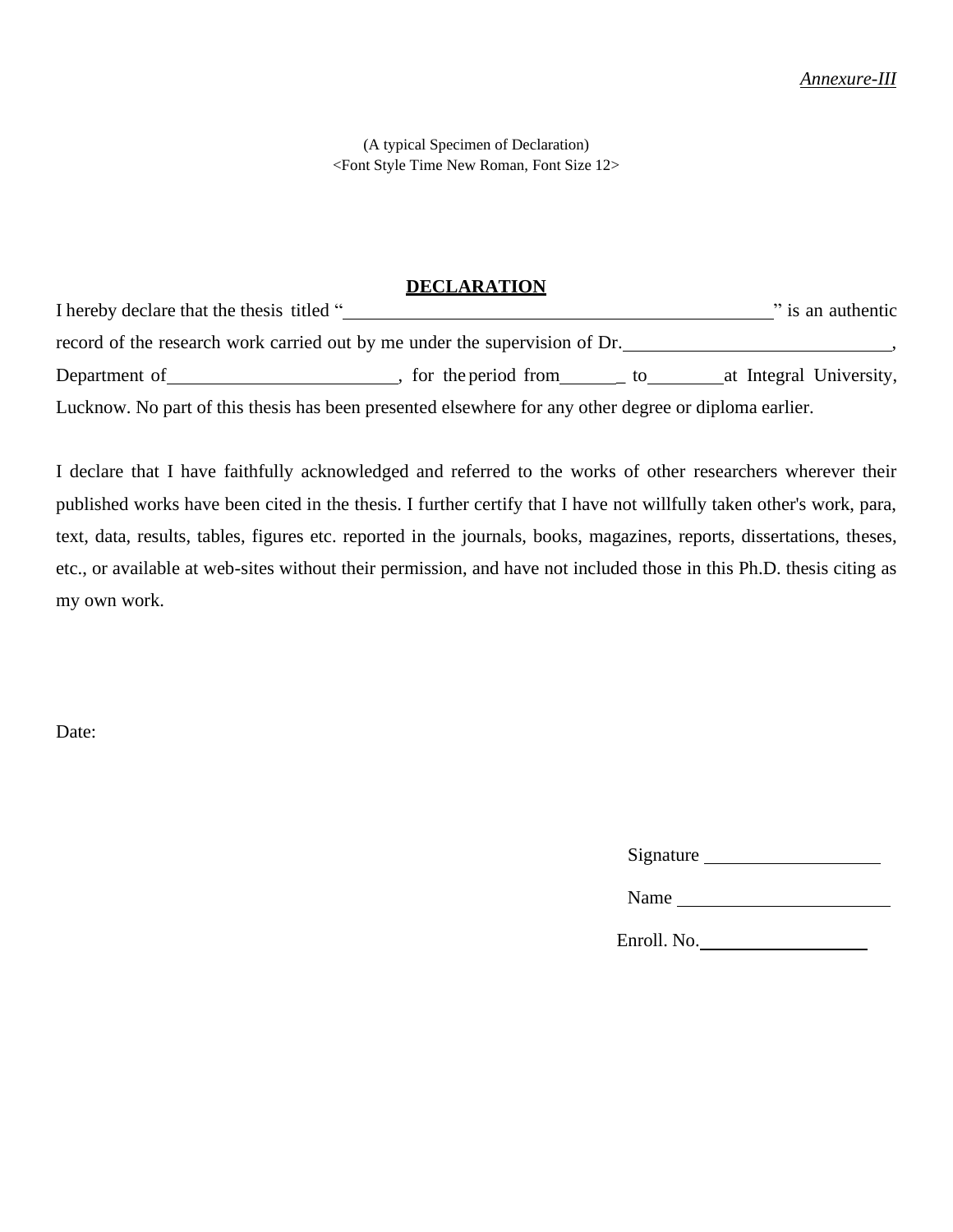(A typical Specimen of Copyright Transfer Certificate) <Font Style Time New Roman, Font Size 12>

#### **COPYRIGHT TRANSFER CERTIFICATE**

Title of the Thesis:

Candidate Name:

The undersigned hereby assigns to Integral University all rights under copyright that may exist in and for the above thesis, authored by the undersigned and submitted to the University for the award of the Ph.D. degree.

The Candidate may reproduce or authorize others to reproduce material extracted verbatim from the thesis or derivative of the thesis for personal and/or publication purpose(s) provided that the source and the University's copyright notices are indicated.

Signature of Candidate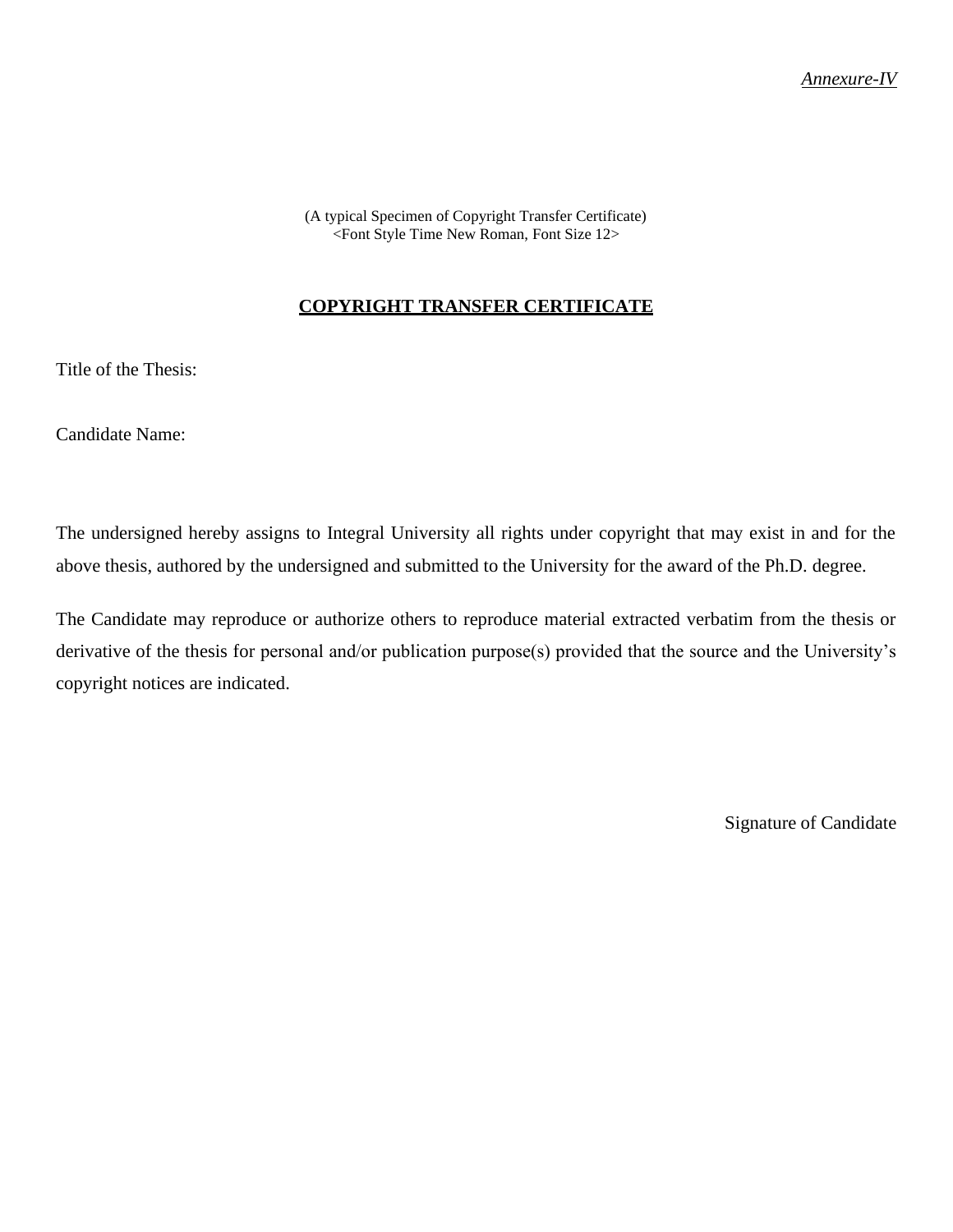## **TABLE OF CONTENTS**

*(Font-Times New Roman, Size-12)*

| <b>Contents</b>                                                                                  | Page No.         |
|--------------------------------------------------------------------------------------------------|------------------|
| <b>Title Page</b>                                                                                | (i)              |
| Certificate/s (Supervisor)                                                                       | (ii)             |
| Certificate/s (Co-Supervisor)                                                                    | (iii)            |
| Declaration                                                                                      | (iv)             |
| <b>Copyright Transfer Certificate</b>                                                            | (v)              |
| Acknowledgment                                                                                   | $(vi) - (vii)$   |
| List of Tables                                                                                   | $(viii) - (x)$   |
| List of Figures                                                                                  | $(x) - (xv)$     |
| List of Symbols and Abbreviations, Nomenclature etc.                                             | $(xvi) - (xvii)$ |
| Abstract                                                                                         | (xviii)          |
| Chapter-1 Designing of pipeline software for exogenous drug target identification                |                  |
| Introduction 01-15                                                                               |                  |
| <b>Review of Literature</b>                                                                      | $16 - 60$        |
| Hypothesis, Aims and Objectives                                                                  | 61-63            |
| Chapter-2 Prediction of essential proteins in prokaryotes using support vector machine algorithm |                  |
| 2.1 Introduction                                                                                 | 64-80            |
| 2.2 Materials and Methods                                                                        | 81-100           |
| 2.2.1 Materials                                                                                  | 101-110          |
| 2.2.2 Protein Database                                                                           | 111-130          |
| 2.3 Results                                                                                      | 131-150          |
| 2.4 Discussion                                                                                   | 151-175          |
| $2.5$ Conclusion(s)                                                                              | 176-180          |
| Bibliography                                                                                     | 181-220          |
| Appendices                                                                                       | 221-230          |
| <b>List of Publications</b>                                                                      | 231-260          |
| Recommendation                                                                                   | $260$ -          |
| Plagiarism Report                                                                                |                  |
| Certificates for Plagiarism from Supervisor & Scholar (If Applicable)                            |                  |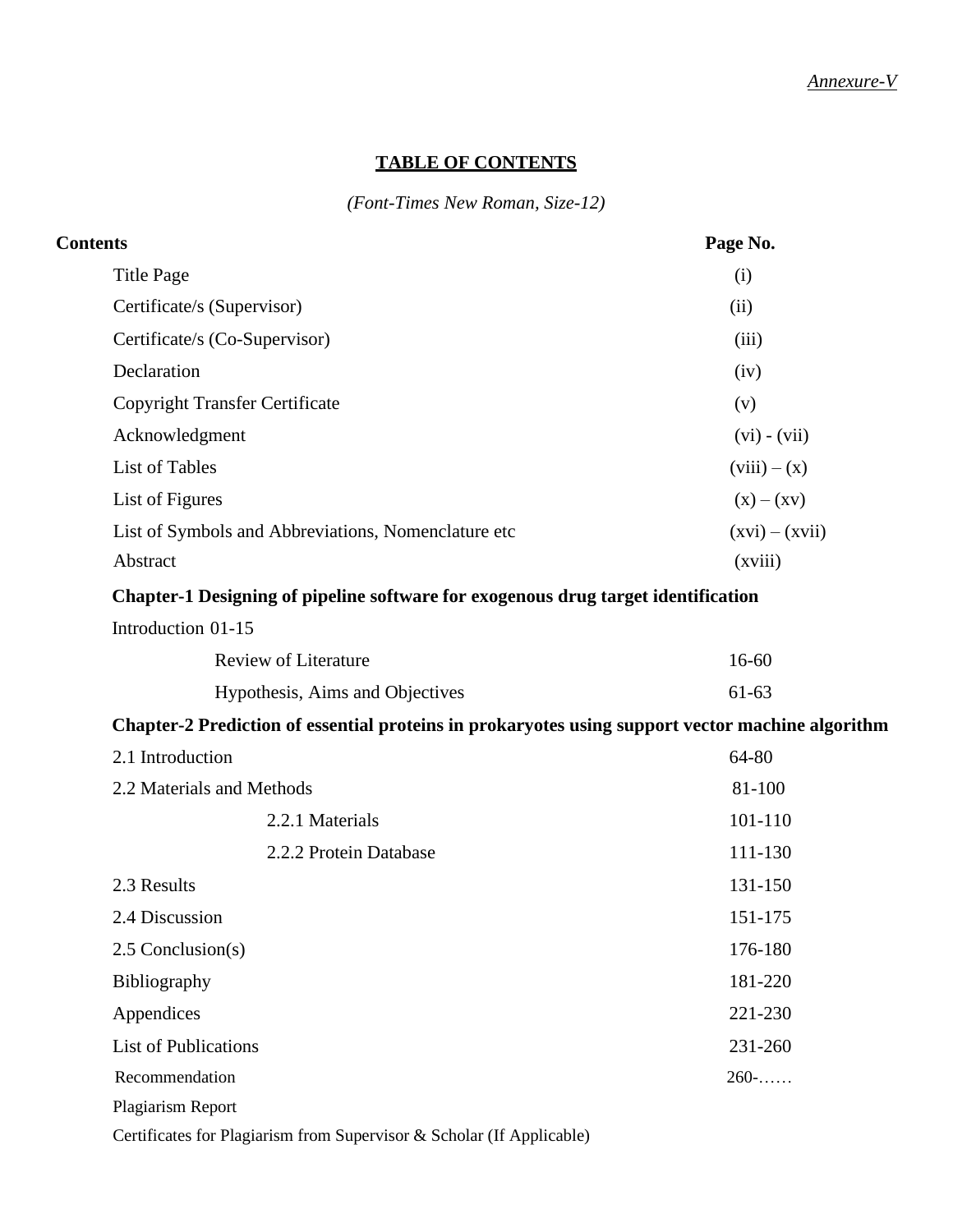#### *Annexure Va*

## **CHAPTER – 1**

## **INTRODUCTION**

#### **Integral University**

Integral university, integral university, integral university, Integral university, integral university, integral university

#### **Faculty of Science**

Faculty of Science, Faculty of Science

Faculty of Science, Faculty of Science

#### *Department of Mathematics*

Department of mathematics, department of mathematics,

Department of mathematics, department of mathematics,

## *Department of Languages*

Department of languages, department of languages,

Department of languages, department of languages,

#### **Faculty of Architecture**

Faculty of architecture, faculty of architecture,

Faculty of architecture, faculty of architecture,

\*\*\*\*\*\*\*\*